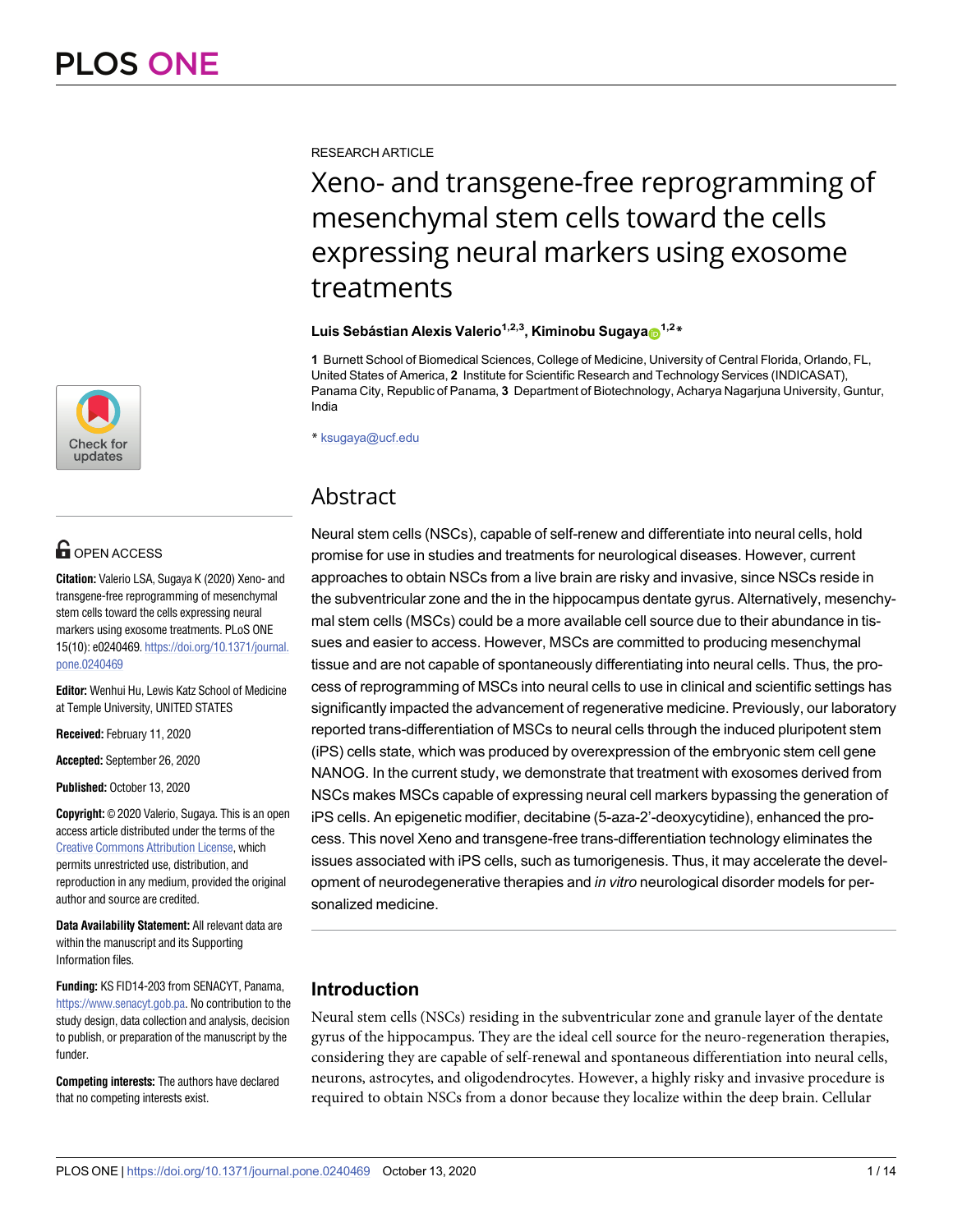<span id="page-1-0"></span>reprogramming may overcome this issue by providing an alternative way to produce the neural cells from the somatic cells.

Somatic stem cells, such as mesenchymal stem cells (MSCs) are promising materials for the reprogramming since they possess multipotency and self-renewal ability, and are abundant in many tissues, such as bone marrow, adipose tissue, and blood. We have reported that epigenetic modifications [[1](#page-12-0)], or overexpression of embryonic stem (ES) cell gene [\[2–3](#page-12-0)] induced trans-differentiation of MSCs to neural cells. We showed NANOG induced expression of other embryonic transcription factors, such as Oct3/4 and Sox2, to increase the potency of the cells [[2](#page-12-0)–[3](#page-12-0)]. A similar outcome was later achieved by Yamanaka's group who created induced pluripotent stem (iPS) cells from fibroblasts through the overexpression of OCT3/4, SOX2, and other tumor genes [\[4\]](#page-12-0). These iPS cells are an unlimited source of autologous cells that can produce any tissue without any ethical concerns or immunological rejection problems associated with ES cells. However, iPS cells tend to produce tumors because of the tumorigenic nature of the transgenes used. However, this technology is still worth using for modeling diseases and drug screenings in vitro. To overcome the issues, many researchers attempted to create iPS cells in a safer and faster manner through various methods [\[5–9\]](#page-12-0).

Nevertheless, all these methods are still lengthy, unsafe, cumbersome, since the mechanism behind reprogramming is not yet well understood, limiting its improvement. Many researchers have been trying to directly convert somatic cells to induced neural stem-cell-like cells (iNSCs) with a process known as "direct reprogramming," bypassing the pluripotent state to avoid risks associated with iPS cells by a variety of ways  $[10-15]$ . The direct reprogramming strategy may be favorable for cell therapy and modeling of neurodegenerative diseases because it may directly produce NSCs from adult cells without issues associated with iPS cells. Previous studies have demonstrated that iNSCs were able to survive, migrate, proliferate, functionally integrate into the host brain, and improve behavior in neurodegenerative disorder models [\[16–18\]](#page-13-0), indicating their potential for use as transplantation material for neuroregenerative cell therapies. Nevertheless, further efforts are required to establish xenogeneic free, safer, and more efficient technology for the production of iNSC.

Although MSCs are the leading choice for cell therapies due to their regenerative properties. However, their use is limited to the production of connective tissue since they do not differentiate into any cell type outside the mesoderm layer. A major obstacle to the reprogramming of somatic stem cells to commit to the cell types from a different germ layer is their epigenetic memory in the form of DNA methylation, limiting the potency of the cells. Previous studies showed that epigenetic modifications with 5-Bromo-2'deoxyuridine (BrdU) [[1\]](#page-12-0) or decitabine (5-aza-2'deoxycytidine) [[19](#page-13-0)], increased the potency of MSCs. Decitabine induces DNA demethylation by blocking DNA methyltransferase and prevent differentiation of neural progenitors [\[20\]](#page-13-0). Therefore, decitabine treatment may erase the epigenetic memory and facilitate the trans-differentiation of MSCs.

We previously showed that epigenetic modification and overexpression of NANOG increased the potency of MSCs. The epigenetically enhanced MSCs exposed to neural cell environments, such as a co-culturing with neural cells or transplantation to the brain, trans-differentiate into neural cells  $[1-3]$ . The mechanism of this neural differentiation could involve the transmission of cell-lineage regulation factors from the neural cells to the modified MSCs by exosomes, vesicles known to play a role in cell-to-cell communication. Exosomes are the endosomal vesicles. They are released into the extracellular space upon fusion with the plasma membrane. These particles less than 100nm in diameter contain nucleic acids, proteins, and other substances specific to their cell of origin and the environment where they belong. Takeda et al. reported that exosomes from rat pheochromocytomas transdifferentiated MSCs to neuron-like cells [[21](#page-13-0)]. The pheochromocytomas show neural cell characteristics after treatment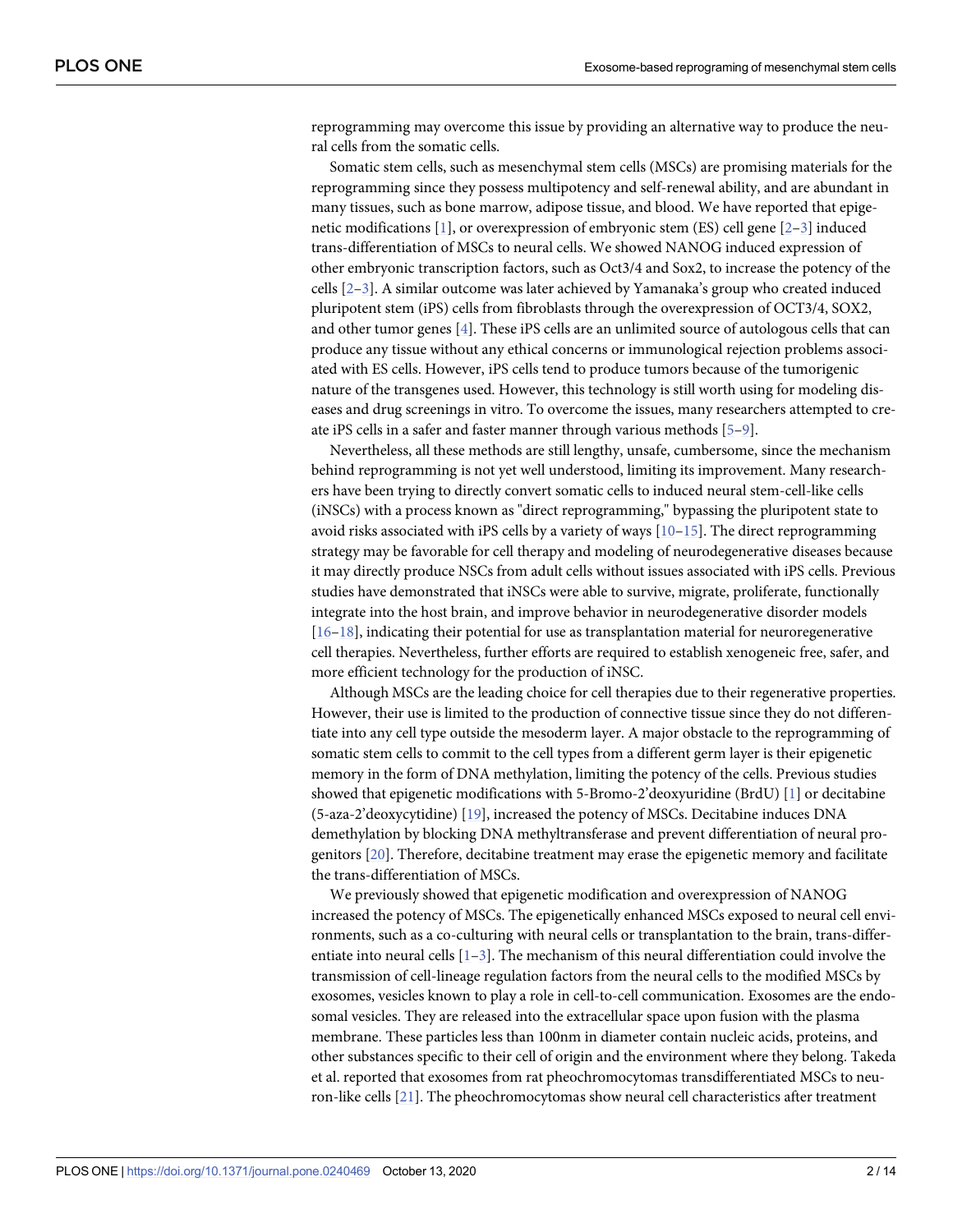<span id="page-2-0"></span>with neuronal factors. This result indicates that exosomes derived from human NSCs may induce neural cell lineages to MSCs. However, exosomes from cancer cells may transfer tumorigenic factors to recipient cells [[22](#page-13-0)]. Thus, we hypothesized that exposing MSCs to exosomes derived from human NSCs may induce trans-differentiation of MSCs to NSCs. We also hypothesized that decitabine treatment increases the efficacy of the trans-differentiation.

Here, we report the direct reprogramming of MSCs toward neural cell linage by epigenetic modifications. Our results indicate that exosomes transfer factor(s) to modify the cell linage of MSCs, and treatment with decitabine accelerates the process. This xeno-free and transgenefree technology to produce iNSCs from MSCs that may provide cell materials for in vitro personalized medicine models and autologous cell transplantation therapies for neurological diseases in an effective, fast, and safe manner.

## **Methods**

## **Cell culture**

Human adipose tissue-derived MSCs (Lonza) were expanded in Xeno-free MSC media containing DMEMF12 (Invitrogen), 10% KSR (Invitrogen), 5% Glutamax (Invitrogen), 5% NNEA (Invitrogen), 1% antibiotics and antimycotics (Invitrogen) in T75 tissue culture treated flask coated with 0.25ug/mL recombinant human laminin (rhLaminin) commercially available as iMatrix-511 (Nippi).

Human fetal-derived NSCs (Cambrex) were expanded in Xeno-free NSC media containing DMEMF12 (Invitrogen) supplemented with B27 (1:50 Invitrogen), basic Fibroblast Growth Factor (bFGF 10µg/mL, R&D Systems), Epidermal Growth Factor (EGF 20ug/mL, R&D Systems), Heparin (1000U/mL, Sigma) and 1% antibiotics and antimycotics (Invitrogen).

Human-induced pluripotent stem (iPS) cell line CW50064 (Cellular dynamics) were grown using mTeSR media (Stem Cell Technology) on 12 well plates coated with PL Matrix (PL bioscience).

#### **Isolation of exosomes**

Ten mL of spent media from confluent cultures of NSC and iPS cells were collected in 50 mL falcon tubes. The spent media was centrifuged at 10000xg for 30 minutes to remove cell debris. Exosomes were isolated from conditioned culture media using a modified PEG-NaCl precipitation method. In brief, 10 ml of supernatant was used to precipitate exosomes by adding 5 ml of 20% PEG and 200 µl of 7.5 M NaCl and subsequent overnight incubation at 4˚C. The following day, the supernatant was centrifuged at 10000xg for 60 minutes and the exosome pellet was re-suspended in 1x PBS (pH 7.4, sans Calcium and Magnesium). Using CD63 conjugated magnetic beads [Invitrogen by Thermo Fisher Scientific Exosome—Human CD63 Isolation/ Detection (from cell culture media), Ref- 10606D], the exosomes were further purified following the manufacturer's protocol.

## **Treatment of MSCs to produce iNSCs**

As shown in [Fig 1A,](#page-3-0) MSCs were plated at a density of 25,000 cells per well on 12-well plates, previously coated with rhLaminin, and Xeno-free MSC media described previously. Experimental groups were treated with decitabine (10µM, Sigma-Aldrich) for 24 hours in Xeno free MSC media. Then, we washed the cells with Xeno free MSC media to remove decitabine. We treated MSCs with exosomes from iPS cells and/or NSCs and a TGF-*β* inhibitor (50nM, SB431542, Tocris Bioscience) for five days. Then media was replaced with exosomes derived from NSCs and/or iPS cells in NSC media every three days. At 15 days in vitro (DIV),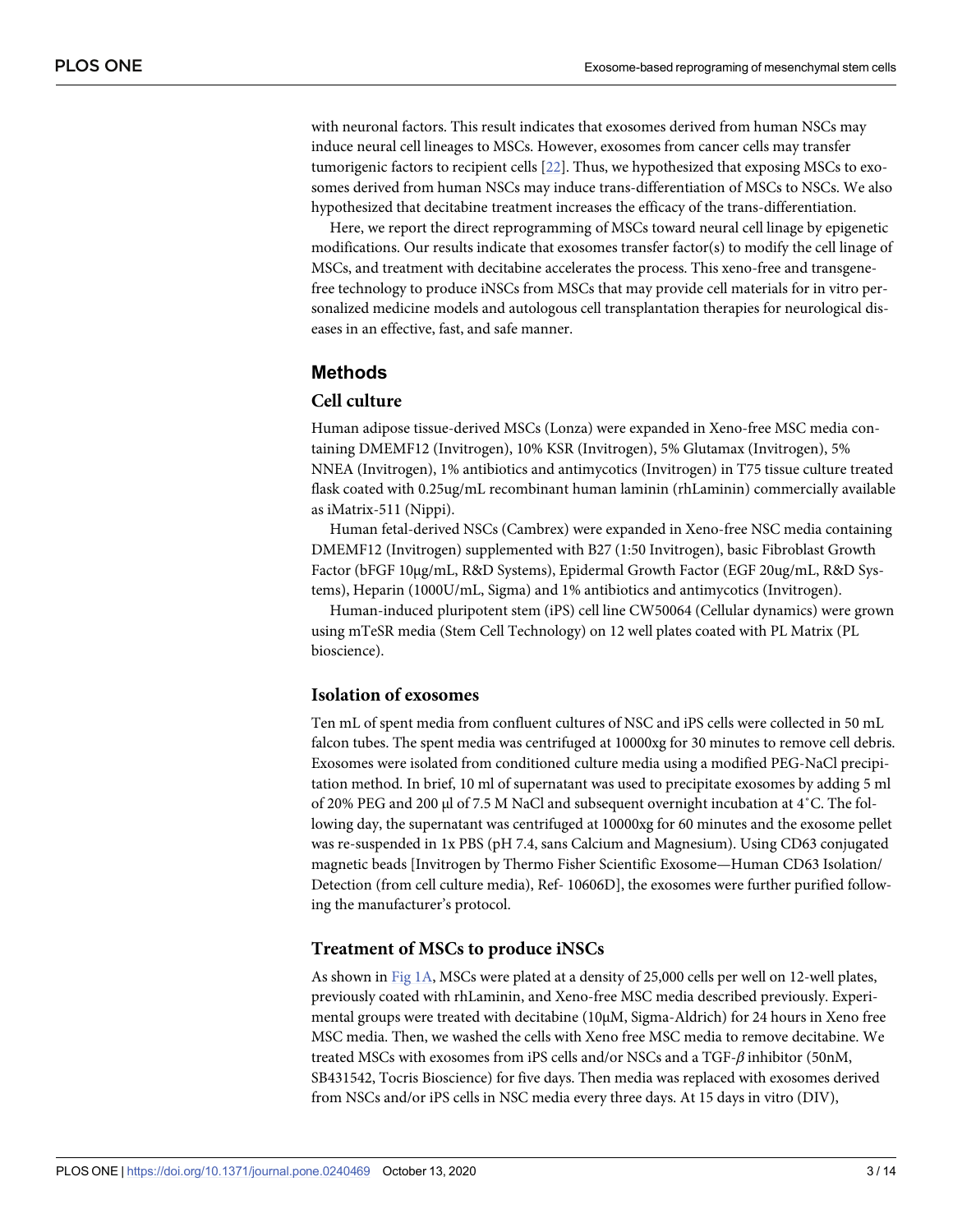<span id="page-3-0"></span>

**[Fig 1.](#page-2-0) Generation of cells expressing neural markers under Xeno-free conditions.** Panel A shows the schematic procedure to produce iNSCs from MSCs. Method 1; treatment with NSCs derived exosomes alone. Method 2; treatment with NSCs derived exosomes in the presence of 10µM decitabine. Method 3; treatment with exosomes derived from both NSCs and iPS cells. Method 4; treatment with exosomes derived from both NSCs and iPS cells in the presence of 10µM decitabine. Panel B shows phase-contrast microscopic images for 3 different stages, production (15 DIV), Isolation (21 DIV), and differentiation in various methods 1-4. XIII. No treatment: without any treatment. XIV. Treatment alone: decitabine treated MSCs. XV. Treatment + iPS exosome: MSCs treated with iPS cells derived exosome with decitabine treatment are shown as controls. Panel C shows the number of primary neurospheres formed at 21 DIV. The decitabine treated cells developed significantly higher numbers of spheroids as compared to those without the treatment. Without NSCs derived exosome treatment, any spheroid formation was not observed. Panel D shows the differences in the nucleic size of the cells at 21 DIV. The iNSC produced in all four methods showed significantly reduced nuclei size as compared to the naive MSCs. Panel E shows immunocytochemistry of iNSCs and MSCs (control) after differentiation for NSC marker, Musashi (MSI1, green), and MSC marker (CD73, Red). The nuclei were counterstained with DAPI (Blue). The scale bar is 50µm. Panel F shows semi-quantitative fluorescence intensity measurement by Image J. \*P<0.05, ��P*<*0.01, ���P*<*0.005, ����P*<*0.0001.

<https://doi.org/10.1371/journal.pone.0240469.g001>

exosomes were removed from the NSC media when neurospheres started to form in the culture. Neurospheres were transferred to a T75 nonadherent flask on 21 DIV for expansion in suspension culture using NSC media. For immunocytochemistry, we plated 4–6 neurospheres to 8-well chamber slides coated using rhLaminin for six hours.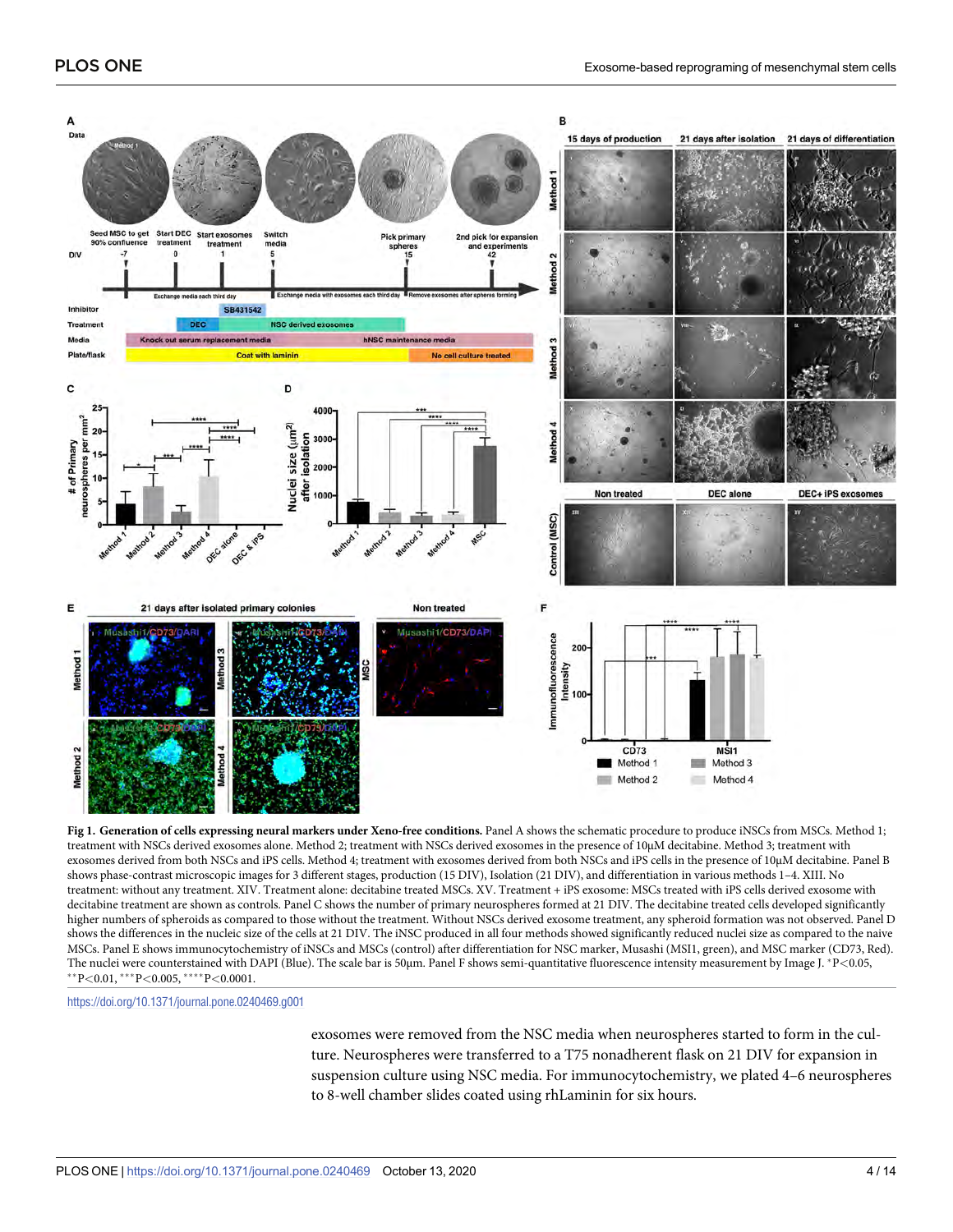## **Differentiation of iNSCs derived from MSCs**

iNSCs were plated at 5000 cells per well on several 8-well chamber slides or 48-well plates, previously coated using recombinant human laminin. Then the iNSC were incubated neural differentiation media containing Neurobasal Media (Invitrogen) supplemented with N2 (1X, Invitrogen), B27 (1:50, Invitrogen), and 1% antibiotics and antimycotics (Invitrogen) for 21 days.

#### **Immunocytochemistry**

After fixation using 4% paraformaldehyde (PFA, Sigma) for 20 min at room temperature, we washed the cells three times using PBS (Sigma) with 1% BSA (Sigma). Then, cells were permeabilized using 0.3% Triton-X (Fisher Scientific) and 10% normal donkey serum (Jackson ImmunoResearch) for one hour. Then, samples were washed with PBS (Sigma) three times. The samples were incubated overnight at 4˚C with the primary antibodies against Pax6 (1:250 Invitrogen), GFAP (1:1000 Invitrogen), NeuN/Fox3 (1:1000 Invitrogen), βIII tubulin (1:1000 Invitrogen), Sox1 (1:1000 Invitrogen), Musashi1 (1:1000, Invitrogen), CD73 (1:1000 R&D systems), Nanog (1:1000 R&D systems), Sox2 (1:1000 R&D systems), Oct4 (1:1000 R&D systems), FABP4 (1:1000 R&D systems), aggrecan (1:1000 R&D systems), osteocalcin (1:1000 R&D systems), nestin (1:1000 Chemicon), DCX (1:1000 Chemicon), synaptophysin (1:1000 Chemicon), and CD90 (FITC conjugated, Biolegend). The next day, cells were washed with 0.1% BSA/PBS (Sigma) for three times at room temperature and incubated with secondary antibodies (1:500) conjugated with FITC or TRITC for two hours at room temperature. After the incubation, cells were washed three times using PBS and then mounted with a water-based mounting solution containing DAPI (Vector Laboratories). For the labeling of exosomes, we used the ExoGlow-protein EV labeling kit green (System Biosciences) according to manufacturer instructions. For imaging, we used the Zeiss 719 confocal microscope and the Zeiss AxioObserver microscope and objectives for 10X and 20X magnification. Then we used Image J to measure immunostaining intensities.

#### **Quantification of fluorescence intensities**

We used Image J (NIH) to measure the fluorescence intensities of the immunostained samples. We randomly took images triplicated area from the triplicate fluorescence-immunostained samples. The fluorescence intensity was converted into an 8-bit digital scale. The mean of the 8-bit level of the randomly selected area was measured as the data. To detect autofluorescence and other nonspecific background signals, we took images from samples incubated without the primary antibodies. The background signal values were subtracted from the measured values of the fluorescence images to obtain the net fluorescence intensity. The semiquantitative image data were statistically analyzed by ANOVA and followed by post hoc Tukey test ran on GraphPad Prism 7 software.

#### **Flow cytometry analysis**

The cells were mechanically dissociated and washed with PBS. After one wash with staining buffer (0.1% BSA/PBS, Sigma), 100000 cells were incubated with PE-conjugated antibodies against CD105 (5:100, Biolegend), CD90 (5:100, Biolegend), CD73 (5:100, Biolegend), CD45 (5:100, Biolegend) and Isotype control PE-mouse IgG1 (5:100, Biolegend). For the exosomes, we used the ExoGlow-protein EV labeling kit green (System Biosciences) according to manufacturer instructions. Then, we analyzed the freshly stained samples with the FACS CitoFlexS flow cytometer (Beckman). We detected autofluorescence background signals from the same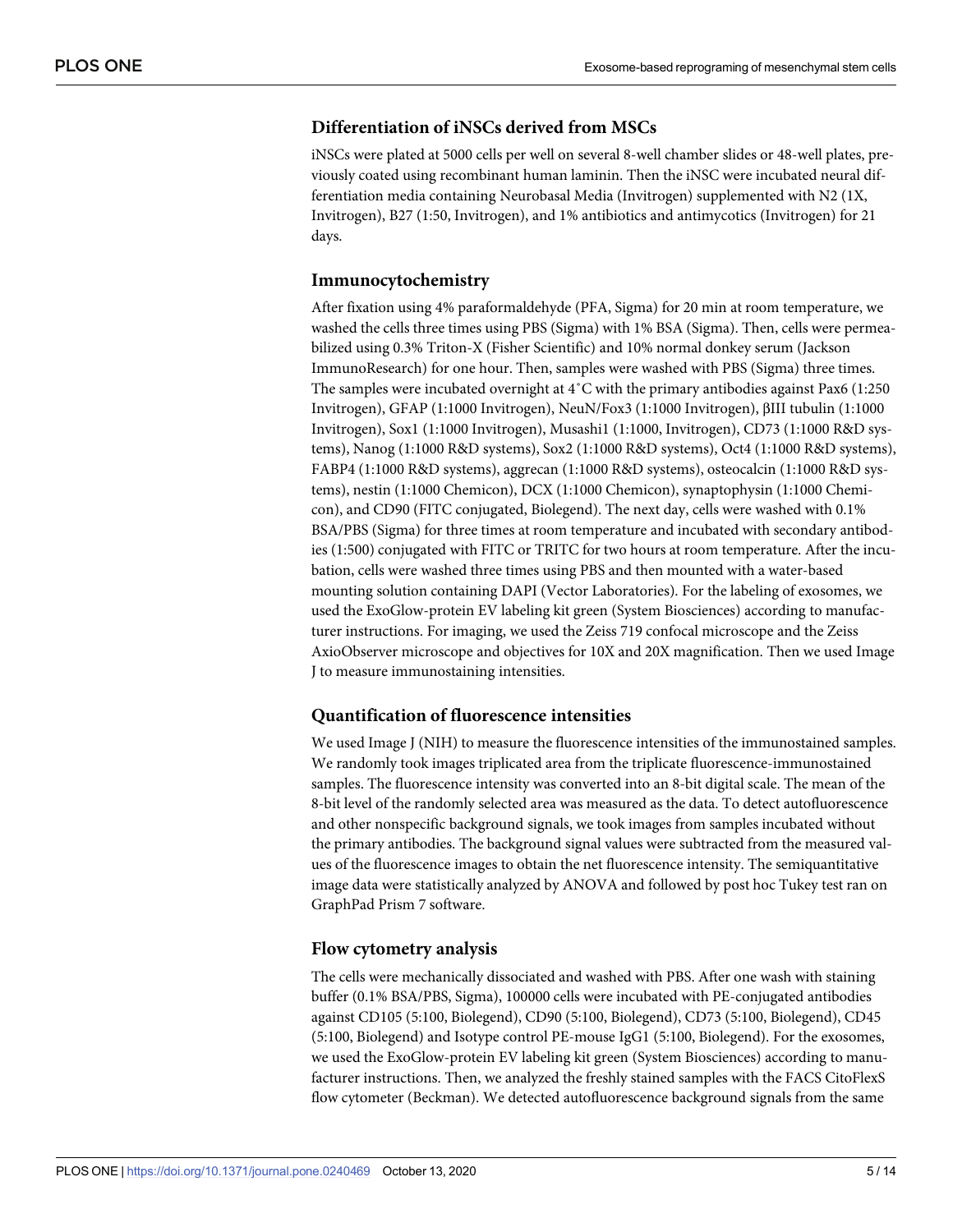<span id="page-5-0"></span>samples without labeling and subtracted it from the data. The flow cytometry data were analyzed using FloJo (FloJo LLC).

**Gene expression analysis.** We isolated total RNA using the RNAeasy micro kit plus (Qiagen) according to the manufacturer's instruction. Then, we created cDNA using the Superscript III first-strand synthesis kit (Invitrogen). Real-time two-step RT-PCR was performed using a Fast SYBR green PCR mix (Applied Biosystems) and analyzed by the delta-delta Ct analysis method. We calculated relative expressions of undifferentiated and differentiated marker genes against GAPDH expression as the reference gene. The primer sets used were: MSI1 F:5'-GCCCAAGATGGTGACTCG-3' R:5'-ATGGCGTCGTCCACCTTC-3'; NESTIN F:5'-CGTTGGAACAGAGGTTGGAG-3 R:5'-TCT GGGGTCCTAGGGAATTG-3; PAX6 F:5'-TGGTATTCTCTCCCCCTCCT-3 R:5'-TAAGGATGTTGAACGGGCAG-3; βIII-tubulin F:5'-ATGAGGGAGATCGTGCACAT-3' R:5'-GCCCCTGAGCGGACACTGT-3; MAP2 F:5'-CAGGTGGCGGACGTGTGAAAATTGAGAGTG-3 R: 5'-CACGCTGGATCTGCCTGGG GACTGTG-3; SHH F:5'-AGAAACTCCGAGCGA TT-3 R:5'-CCTCGTAGTGCAGAGAC TCC-3; FOXG1 F:5'-TGTTGACTCAGAACTCGCTGG-3 R:5'-CTGCTCTGCGAAGTCAT TGAC-3; GAPDH F:5'-GTCATACCAGGAAATGAGCT-3' R:5'-TGACCACAGTCCATG CCATC-3' [[23–26\]](#page-13-0).

**Statistical analysis.** We used the one-way ANOVA and followed by a post hoc test, Newman-Keuls, to analyze the statistical defiance between the groups. We considered a p-value of less than 0.05 as statistically significant.

#### **Results**

#### **Generation of iNSCs from human MSCs**

[Fig 1A](#page-3-0) shows the schematic procedure to produce iNSCs from MSCs. We compared the transdifferentiation of MSCs with the following four different exosome treatments under TGF-*β* inhibition: Method 1; NSCs derived exosomes treatment alone, Method 2; NSCs derived exosomes treatment in the presence of 10µM decitabine, Method 3; treatment with exosomes derived from both NSCs and iPS cells, Method 4; treatment with exosomes derived from both NSCs and iPS cells in the presence of  $10\mu$ M decitabine. As shown in [Fig 1B,](#page-3-0) a few MSCs changed their morphology to the neurosphere by NSCs exosomes and a TGF-*β* inhibitor treatment (Method 1) at 15 days in vitro (DIV). Although primary colonies could be ready to pick at this time point, we let them grow more and isolated at 21 DIV. The decitabine treatment significantly increased numbers of the primary sphere formations in Methods 2 ( $p = 0.0273$ ) and  $4 (p = 0.0004)$  as compare to Methods 1 and 3, respectively [\(Fig 1C](#page-3-0)). The Control group without any exosome treatment did not show spheroid formation. This result indicates that decitabine increased the transdifferentiation efficacy from MSC to iNSC. On the other hand, there is no significant difference between Method 1 and 3, meaning that iPS cells derived exosome treatment did not affect the transdifferentiation of MSCs.

We transferred the resulting neurospheres to the NSC media and cultured for another 21 days. As shown in [Fig 1D,](#page-3-0) the cells forming typical neurosphere morphologies showed significantly smaller nuclei size (p*<*0.005) compared to that of the original MSCs. Also, the shape of the cell displayed a small rounded cell body that is similar to NSCs under the same culture condition. These cells expressed an NSC marker, Musashi1 (MSI1), but not an MSC marker, CD73 in Methods 2–4 [\(Fig 1E and 1F\)](#page-3-0). Some of the cells resulted in Method 1 expressed both MSI1 and CD73, indicating a mixed population of transdifferentiated cells and MSCs. Thus, we further purify them by selecting the neurospheres again during the expansion. After another 21 days expansion, neurospheres in Method 1 did not show MSCs markers (CD105, CD90, and CD73) expression [\(S1 Fig\)](#page-11-0), suggesting that the culture in NSC media may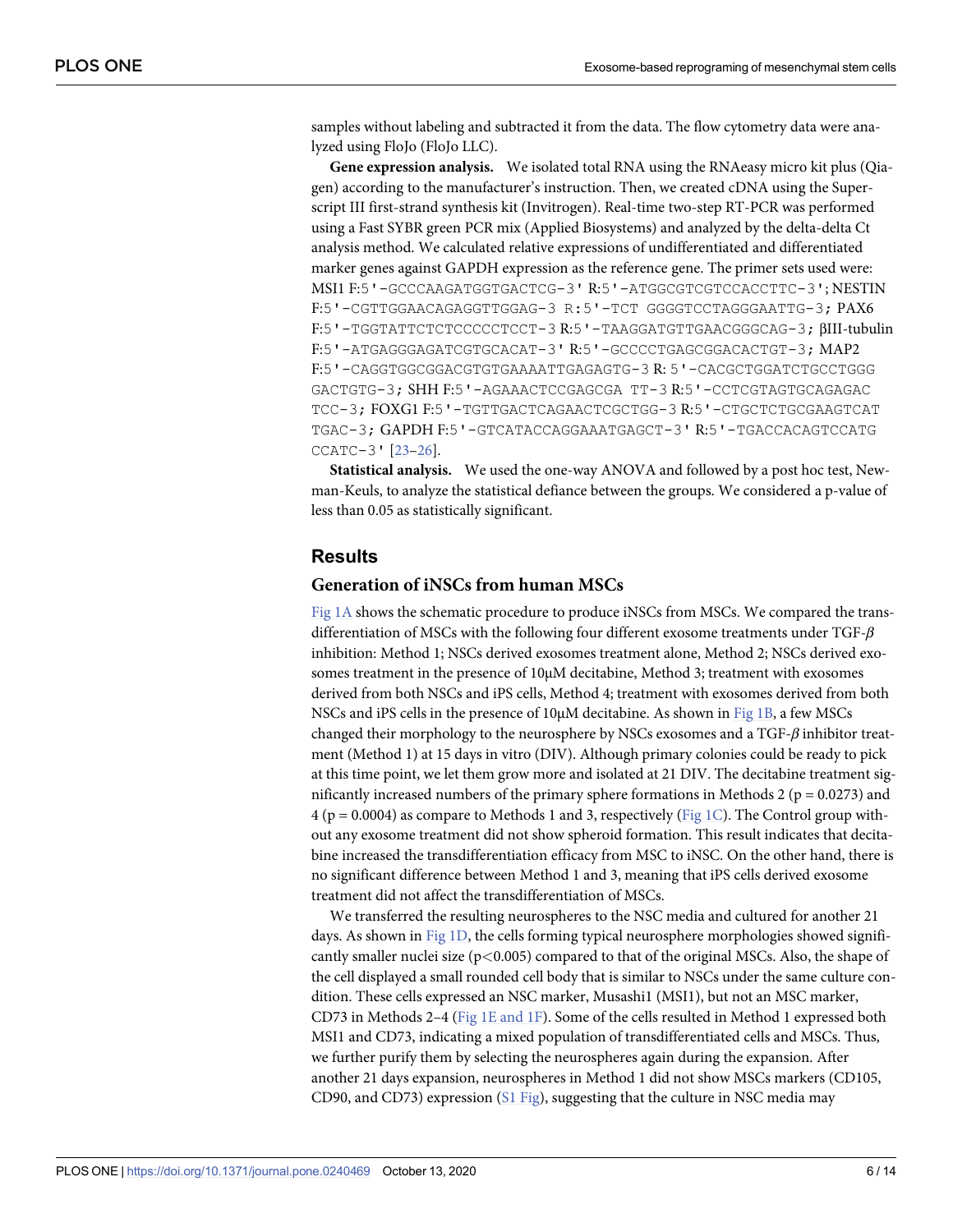<span id="page-6-0"></span>selectively expand iNSCs over MSCs. These results indicate that treatment with exosomes derived from NSCs under suppression of TGF-*β* signaling was able to convert MSCs to iNSCs, the cells having NSC morphology and markers. Decitabine treatment increased the conversion efficiency. Since we used iPS cells reprogrammed from human fibroblasts using ectopic expression of the Yamanaka factors, exosomes derived from the iPS cells may carry those factors. Still, it did not affect the conversion of MSCs to iNSCs.

#### **Expansion and characterization of the iNSCs derived from MSCs**

We expanded iNSCs in suspension culture with NSC media with passage of mechanical dissociation of the spheroids to purify the iNSC population. We did not detect any fibroblast-like adherent cells after four passages. The iNSCs expressed NSCs markers, such as Sox1, Sox2, Nestin, Pax6, but not ES cell markers (Oct4 and Nanog) or MSC marker (CD73) in all for methods after the 21 days of expansion [\(Fig 2A and 2B\)](#page-8-0). There was a significant increase in Sox2 immunoreactivity in iNSCs produced with Method 3 ( $p = 0.0036$ ) and 4 ( $p = 0.0015$ ) compared to the one created with Method 2. We detected significantly increased nestin protein expression levels in iNSCs produced with Methods3 ( $p = 0.0339$ ) and 4 ( $p = 0.0091$ ) compared to the one created with Method 1. These results indicate that the addition of iPS cells derived exosomes may increase NSC marker expression. However, Sox2 might have been a carryover from iPS cell exosomes since it is a pluripotency marker.

Additionally, we conducted a population analysis of the adherent cultures of the iNSCs. The [S2 Fig](#page-11-0) shows the morphology for iNSCs expanded with adherent conditions on laminincoated culture flasks after 21 days. The population of cells expressing NSC markers, MSI1  $(p = 0.0176)$ , Sox1 (p = 0.0107), and an ES cell marker Nanog (p = 0.0046) was increased in iNSCs produced with Method 3 as compared to the Method 1. There was also further increase in an NSC marker, Sox1 ( $p = 0.0003$ ), and ES cell markers, Oct4 ( $p = 0.0017$ ), and Nanog  $(p = 0.0152)$  in iNSCs produced with Method 4 as compared to the Method 3. These results suggest that adhesion cultures showed different characteristics, especially in the iNSCs treated with exosomes derived from iPS cells. Although the properties of iNSC expanded in adhesion conditions differ from those in suspension conditions, they were capable of self-renewal and expansion for multiple passages.

**In vitro differentiation of iNSCs.** We differentiated the iNSCs using adhesion-culture conditions with serum free-basal media. Differentiated cells formed a cluster in the middle with a web-like network with neuronal and glial morphologies. We detected the immunoreactivity of βIII-tubulin, MAP2, FOXG1, SHH, GFAP, and NeuN/Fox3 in the cells forming the web ([Fig 3](#page-8-0)) for neurons and glia. Cells in the cluster were Sox2, Sox1, and CD90 positive, indicating that those cells retained stemness even after 21 days of differentiation. There was a significant increase in βIII-tubulin expressions in the cells derived from iNSCs produced with Method 2 vs. Method 1 ( $p = 0.0024$ ); Method 4 vs. Method 3 ( $p = 0.0059$ ); Method 3 vs. Method 2 ( $p = 0.0018$ ) and Method 4 vs. Method 1 ( $p = 0.0079$ ).

We also found immunoreactivity for doublecortin (DCX) and synaptophysin [\(Fig 4A and](#page-9-0) [4B\)](#page-9-0). The synaptophysin protein expression was significantly different between iNSCs produced with methods 3 and 4 ( $p = 0.0149$ ) and mainly detected in the areas where the cells showed web-like networks.

#### **Discussion**

This study is to report a potential to produce NSCs like cells from adult human MSCs without animal products such as serum and gene transfection. This technology may provide us autologous cell materials for cell therapies of neurological disorders and in vitro disease models for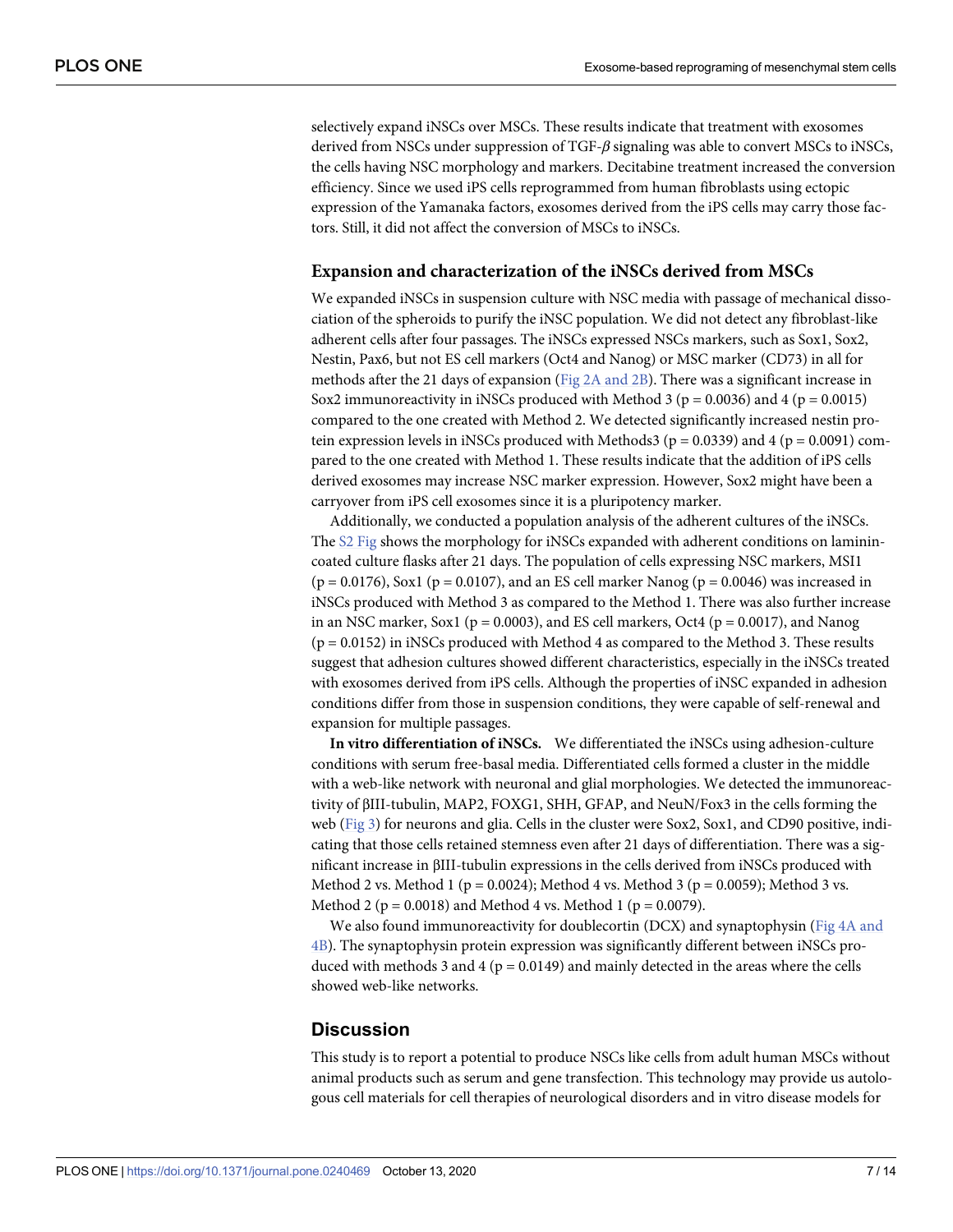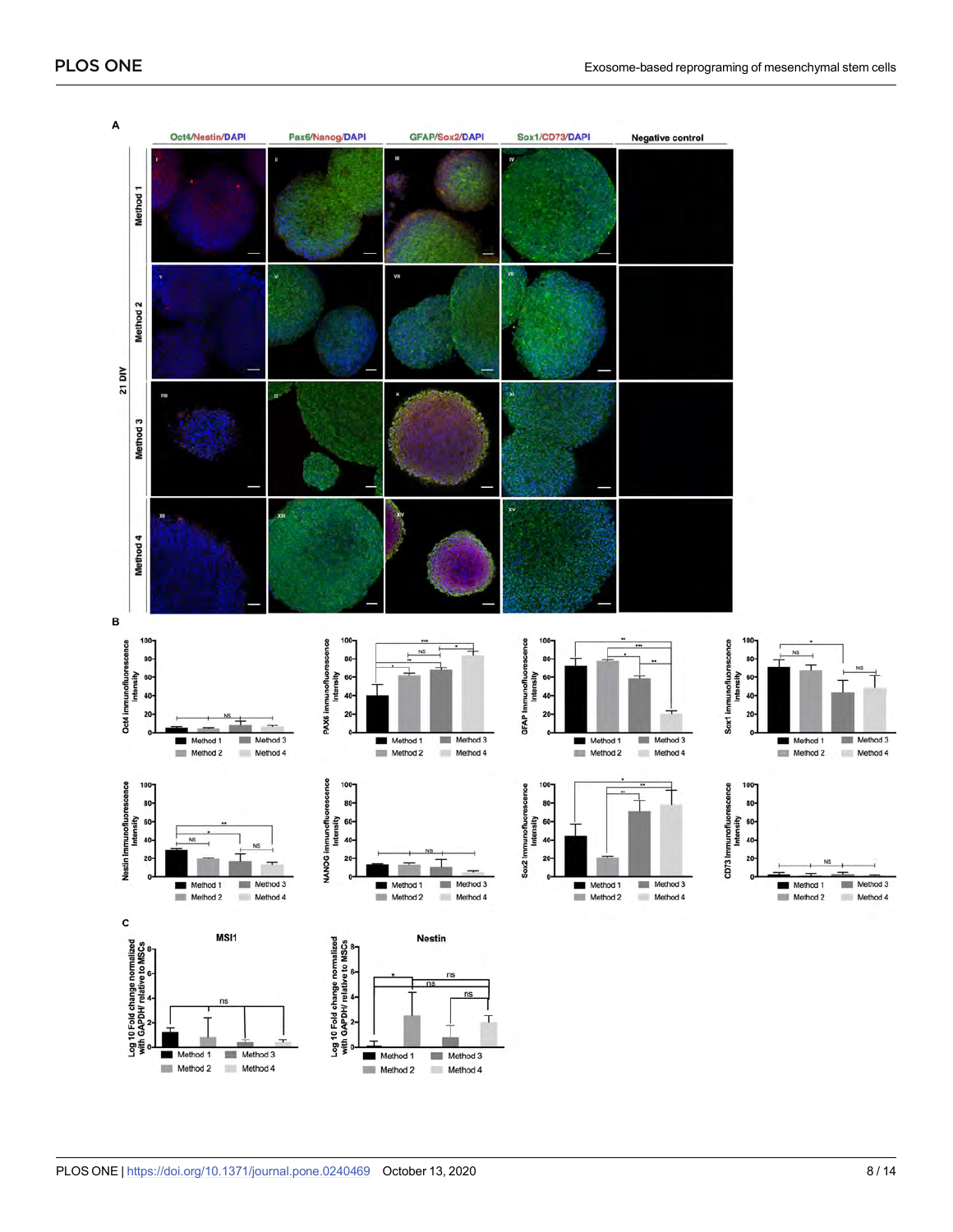<span id="page-8-0"></span>**[Fig 2. C](#page-6-0)haracterization of the iNSCs.** The iNSCs forming spheroids after 21 DIV expressed NSC markers, Nestin, Pax6, GFAP, after expansion in the suspended cell culture condition (panel A). While the iNSCs were negative for stem cell markers, Oct4 Nanog, and CD73 (panel A). Panel B shows a semiquantitative analysis of the fluorescence intensities. Panel C shows the gene expression Musashi1 (MSI1) and Nestin. All nuclei were counterstained with DAPI. The scale bar is 50µm. �P*<*0.05, ��P*<*0.01, ���P*<*0.005.

<https://doi.org/10.1371/journal.pone.0240469.g002>

drug screening and personalized medicine with a safe, time-saving, and cost-effective manner [\[27–30\]](#page-13-0).

Researchers reported iNSCs could survived, migrated, differentiated, and improved behaviors after engraftment in Parkinson's disease models [[29](#page-13-0)]. In closed head injury murine



**[Fig 3. D](#page-6-0)ifferentiation of iNSCs under serum-free conditions.** The resultant cells of the four methods expressed neural cell markers, βIII-tubulin, GFAP, and NeuN/Fox3a, which is more evident in the surrounded areas of the spheres, although its expression may be inside the sphere as well. (A) On the other hand, the NSC markers Sox2, Sox1, and CD90 were observed inside the spheres (A). Panel B shows the difference between the immunofluorescence intensities of the immunostaining of panel A. It is important to note that cultures that received decitabine (method 2 & 4) showed significantly less fluorescence intensity signals for βIII-tubulin, suggesting differentiation may be delayed and stemness retained for these cell cultures. (C) shows RT-PCR results of the gene expression relative to GAPDH of terminal neural differentiation markers, βIII-tubulin and Map2, and brain development-related genes FoxG1 and SHH. This data may suggest that cells are ongoing to specialization processes from the commitment to neural progenitors. All nuclei were counterstained with DAPI. The scale bar is 50µm. ��P*<*0.01.

<https://doi.org/10.1371/journal.pone.0240469.g003>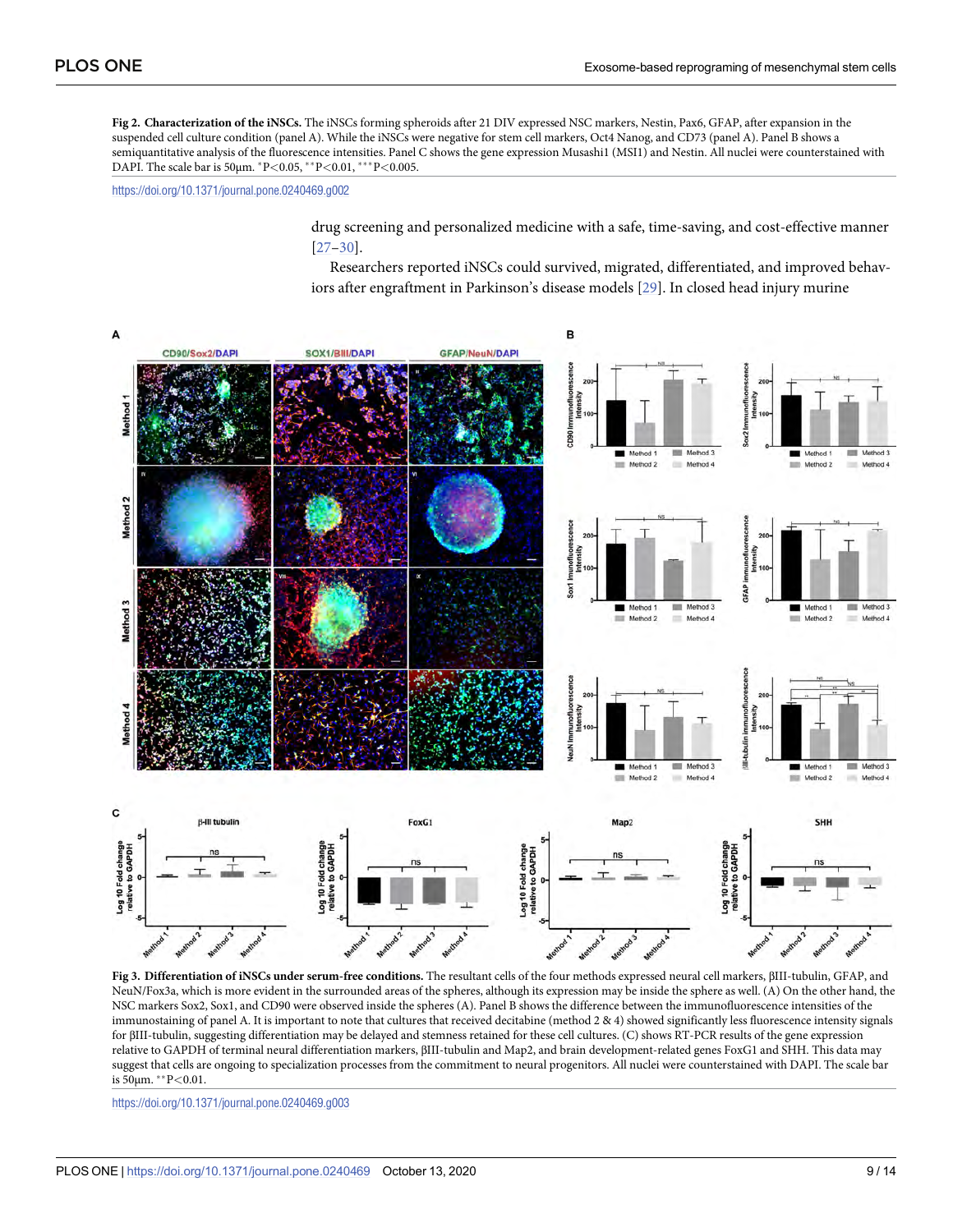<span id="page-9-0"></span>

**[Fig 4.](#page-6-0) Effect of exosomes from pluripotent cells on the differentiation of transdifferentiation of MSCs to INSCs.** Panel A shows the immunostaining of the NSCs-MSCs differentiated within four weeks, which express neurons and glial markers DCX, GFAP, βIII-tubulin, and synaptophysin method 3 and method 4. Panel B shows the difference between the immunofluorescence intensities of the immunostaining in panel A. All nuclei were counterstained with DAPI. The scale bar is 25µm. �P*<*0.05.

<https://doi.org/10.1371/journal.pone.0240469.g004>

models, iNSCs and neural cells derived iNSCs modulated complement activation to protect neurons [\[28\]](#page-13-0), and released neurotrophic factors, and modulated the host's immune response [\[17\]](#page-13-0). It is shown that iNSCs had a capability to integrate the host brain [\[16\]](#page-13-0). Upon transplantation, iNSCs differentiated into neural cells and improved the behavior of mouse stroke models without the development of tumors  $[18]$  $[18]$  $[18]$ . The researchers showed that iNSCs were safer than iPS cells because of the lack of tumorigenesis [[18](#page-13-0), [30](#page-13-0)], and even iNSCs repressed tumor regrowth [\[27\]](#page-13-0).

Over a decade ago, our group reported that BrdU treatment facilitated trans-differentiation of bone marrow-derived MSCs into neural cells when they were co-cultured with differentiated NSCs or transplanted into the brain of animals [[1\]](#page-12-0). We also demonstrated that the overexpression of the ES cell gene, NANOG, increased expression of OCT4 and SOX2 and potency of MSCs [[2](#page-12-0), [3\]](#page-12-0). Later, the Japanese group produced iPS cells from skin blasts by over expressions of Oct4, Sox2, Klf4, and c-Myc [\[4\]](#page-12-0). However, the use of c-Myc and viral transfection prevent the use of iPS cells in the clinic. Another approach used a plasmid with the Epstein-Barr virus (EBV) promotor to induce transcription factors Oct4, Sox2, Klf4, c-Myc, and Lin28 [\[7](#page-12-0)], which did not require the use of a virus, but the use of tumorigenic genes still pose problems. Evidence suggests that the different origins of the material cells, as well as the various combinations of transcription factors, affect the efficiency of the reprogramming and cell conversion [\[31\]](#page-13-0). For example, iPS cells can be produced from neural progenitors without using Sox2 [[5\]](#page-12-0). However, there is no point in generating iPS cells from cells isolated from neural tissue because they are not easily accessible. Although many researchers have attempted to transdifferentiate somatic cells directly to neural cells avoiding issues associated with iPS cells, improvements are still needed.

Transdifferentiation of iNSCs may require less time than the production of NSCs through the production of iPS cells. The iPS cells require the downregulation of ES cell genes, such as Nanog and Oct4, for their differentiation [\[32\]](#page-13-0). Recently, a cost-effective method to produce iNSCs directly from fibroblasts was reported, though it may have safety issues because of the use of transgenes [\[11\]](#page-12-0). This issue is also evident in the transdifferentiation of human umbilical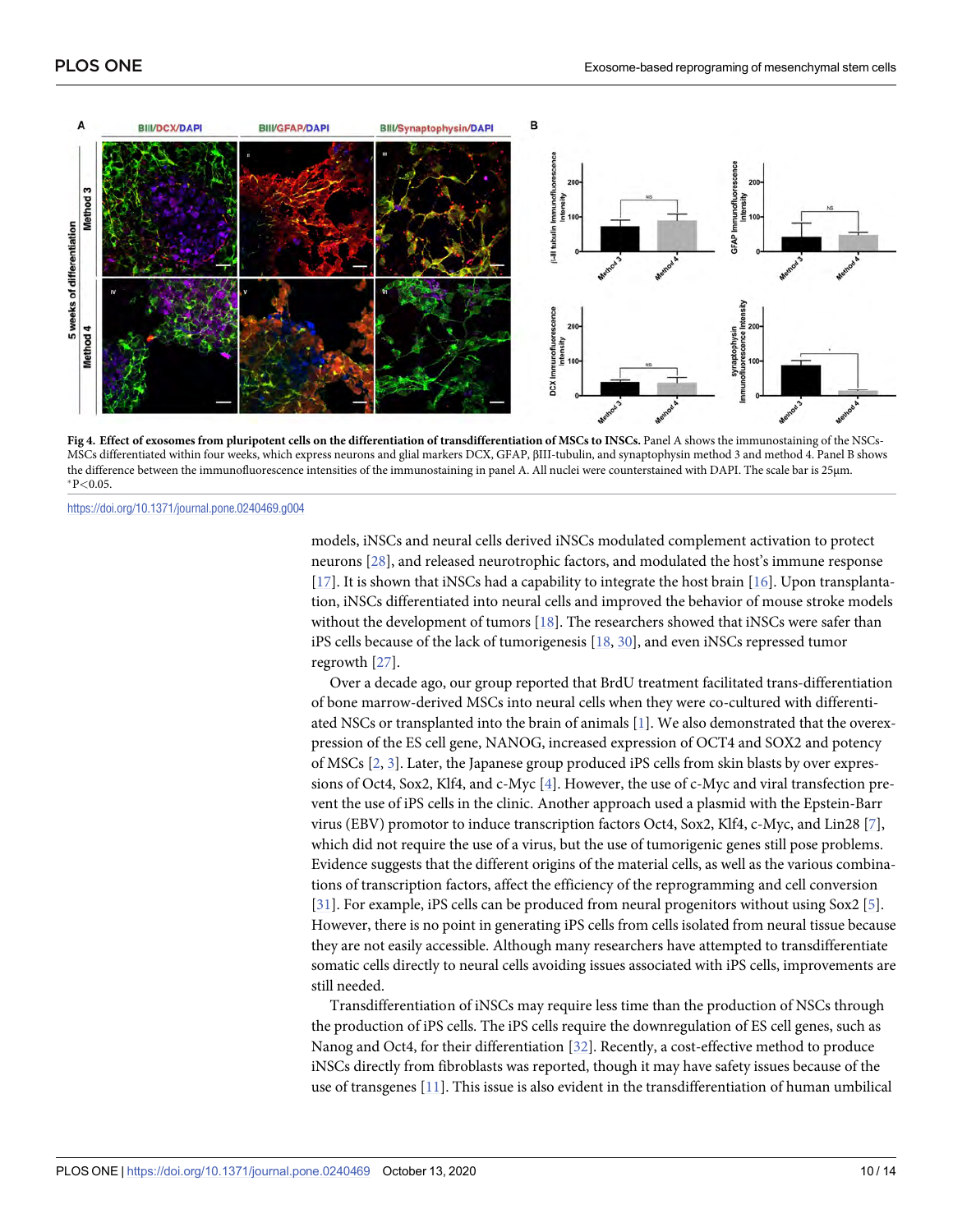<span id="page-10-0"></span>cord blood cells to iNSCs with over expressions of Sox2 and HMGA2 [\[12\]](#page-12-0). An alternative method to produce iNSCs was to use small molecules [\[14\]](#page-12-0), which may be safer, but the resulting cells required feeder cells for expansion, indicating not fully functional NSCs. Another similar approach was a modulation of the TGF-*β* signaling pathway, which facilitated the development of cells with neuronal-like morphology directly from MSCs but lacked glial cell morphologies [[15](#page-12-0)]. The contaminations of any Xeno- and transgene-materials, which might occur in any of the approaches mentioned above, compromise future therapeutic uses of the resulting cells. Thus, we need to develop Xeno- and transgene-free technology to produce NSCs from somatic cells.

In the current study, we produced iNSCs, which express NSC markers, from MSCs by the treatment with exosomes derived from NSCs and inhibition of TGF-*β* signaling. We found a mixed population of iNSCs and MSCs, which adhered to the surface of the plate with a fibroblastic-like shape and expressed the MSC biomarker CD73 in Method 1. The decitabine treatment (Method2) increased spheroid formation. The reduction of epigenetic restriction by decitabine might improve the trans-differentiation of MSCs. On the other hand, the addition of exosome treatment from iPS cells did not enhance the trans-differentiation of MSCs to iNSCs in any way. Treatment with iPS-derived exosomes may have some effects on the differentiation, but it would be better to avoid using them since they may contain a tumor gene used to create iPS cells and ES cell factors to cause many problems.

The iNSCs resulting from all the methods were capable of self-renewal and possessed multipotency to differentiate into different types of cells expressing neural cell markers. The results suggest that the combination treatments of NSC derived exosomes, TGF-*β* inhibitor, and decitabine (Method 2), may be the most efficient way to produce iNSCs from MSCs. In our cocktail, we used the TGF-*β* inhibitor SB431552 in all the Methods. Inhibition of TGF-*β* and BMP signaling pathways is also used to transdifferentiation of MSCs [\[33\]](#page-13-0). TGF-*β* signaling is essential for commitment to the mesenchymal cell lineage, and it is vital for their terminal differentiation because the downstream effectors are members of the SMAD family. Thus, the inhibition of the TGF- $\beta$  may have impaired the commitment of MSCs and improved the reprogramming of the cells.

Thus, the mechanism of transdifferentiation observed in the current study could be explained as follows.

First, we used adult MSCs, which possess multipotency, self-renewal capabilities with less epigenetic restriction. Second, inhibition of SMAD signaling by the TGF-*β* inhibitor SB431552 suppressed mesenchymal cell lineage in MSCs. Third, we used decitabine, which is an FDA approved epigenetic modification drug for cancer therapy. It may have removed the cell commitment. Fourth, the introduction of neural cell linage commitment by using NSC derived exosomes, which contain neural factors.

## **Conclusion**

Here we show that MSCs can be reprogrammed to become iNSCs and bypass the traditional intermediate stage involving the production of iPS cells. This study demonstrates that the combination treatment of NSCs derived exosomes and TGF-*β* inhibitor allowed MSCs to transdifferentiate into iNSCs. A decitabine treatment, which removed MSC's epigenetic commitment, enhanced the efficiency of generating iNSCs. This Xeno and transgene-free transdifferentiation method may overcome the issues associated with iPS cells, such as tumorigenesis. It is also a time-efficient way to develop neural cells since it skips an inefficient procedure to produce iPS cells and a tedious differentiation process. Our iNSCs transdifferentiated from MSCs can expand in suspension cultures for multiple passages and differentiate into cells expressing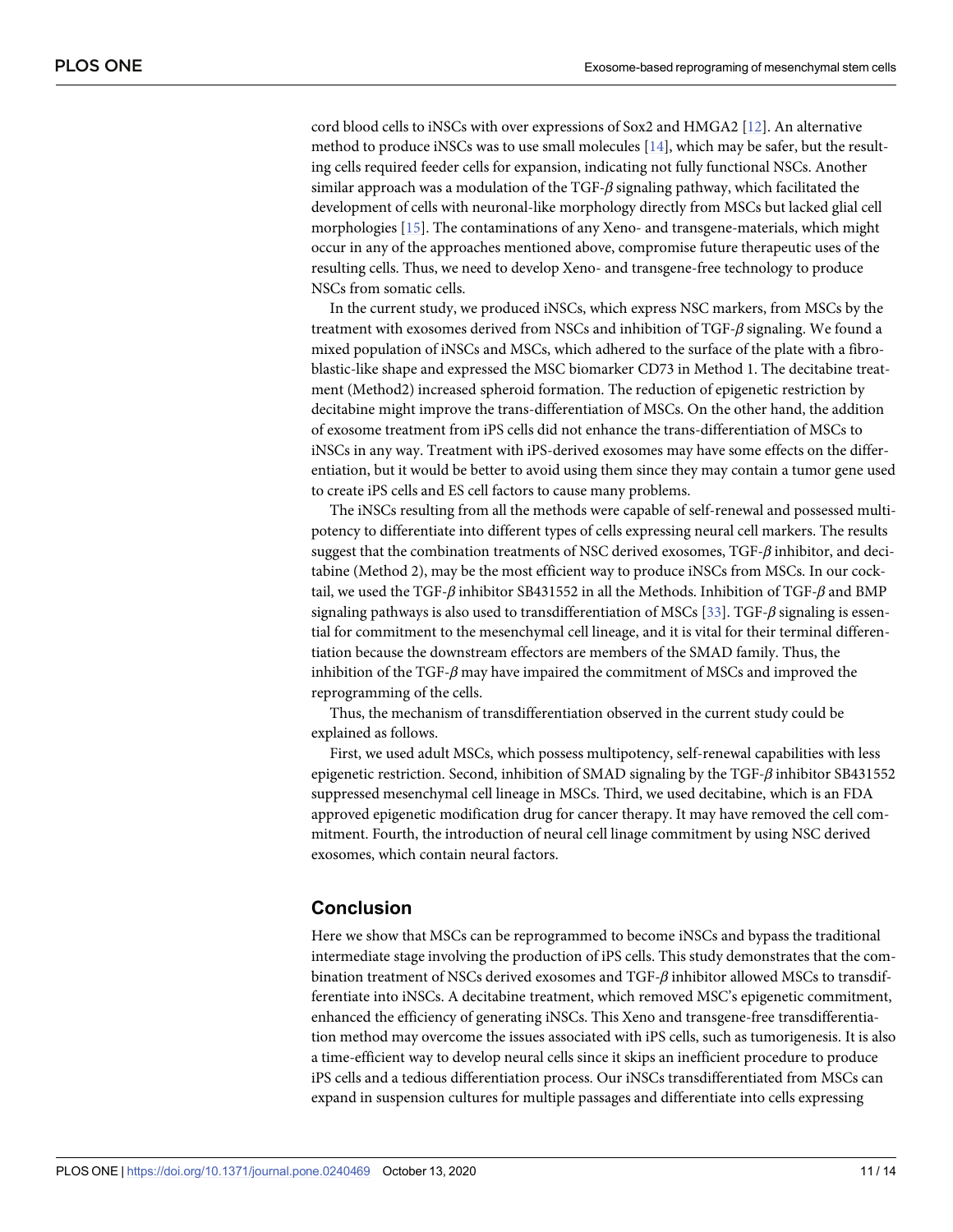<span id="page-11-0"></span>neural markers upon the differentiation. We hope this technology opens a door for the development of neuroregenerative therapies and the production of *in vitro* neurological disease models for personalized medicine and drug screening.

## **Supporting information**

**[S1 Fig](http://www.plosone.org/article/fetchSingleRepresentation.action?uri=info:doi/10.1371/journal.pone.0240469.s001). Comparison of cell markers between MSCs and iNSCs.** Panel A shows the original MSCs positive staining for CD105, CD90, and CD73 and negative for CD45. Panel B shows the FACS for the MSCs and the iNSCs produced using the four methods for CD105, CD90, and CD73 and CD45. MSCs show high expression levels of their three biomarkers; however, the four methods used to produce iNSCs only express CD90. Panel C shows that differentiated MSCs were immunopositive for FABP4, Aggrecan, and osteocalcin, which are the markers for adipocytes, chondrocytes and osteocytes, respectively. The F-actin is stained with phalloidin to show the cell structure of those cells. Nuclei are counterstained with DAPI. (TIFF)

**[S2 Fig](http://www.plosone.org/article/fetchSingleRepresentation.action?uri=info:doi/10.1371/journal.pone.0240469.s002). Characterization of iNSCs-MSCs.** The resultant cells from the four methods expressed NSC markers after expanded on adherent conditions on laminin. Panel A shows the immunoreactivity for neural stem cell markers MSI1, Sox1, Nestin, Pax6, GFAP, as well as for stemness markers, Oct4 and Nanog after 4 passages in the culture. Panel B shows the differences in the fluorescence intensity neural cell markers, MSI1, Sox1 and Nestin, and Nanog. Data suggest that there may be significant differences in the expression of neural cell marker, sox1 and nestin and stem cell markers, Oct4 and Nanog, between iNSC-MSCs produced from methods 3 and 4. All nuclei were counterstained with DAPI. The scale bar is 50  $\mu$ m. (TIFF)

**[S3 Fig](http://www.plosone.org/article/fetchSingleRepresentation.action?uri=info:doi/10.1371/journal.pone.0240469.s003). Exosomes were used as a cell-commitment source for the production of cells expressing neural markers.** Confocal micrograph (S3A: I&III), and flow cytometry (S3A: II&IV) of NSCs derived exosomes, and iPS cells derived exosomes, stained with a dye specific for proteins of extracellular vesicles/exosomes ExoGlow-protein green (ExoGreen). The arrows at the confocal images point to clumps of exosomes. Panel B shows the internalization of the NSCs exosomes labeled with the ExoGreen dye into the cultures of MSCs. The arrow points to the clumps of exosomes. The scale bar of the confocal image is  $10 \mu m$ . (TIFF)

## **Acknowledgments**

We would like to thank Mr. Sandeep Sreerama, Ms. Lina Bedoya, and Mrs. Manjusha Vaidya for their edition and technical description of the manuscript.

## **Author Contributions**

**Conceptualization:** Kiminobu Sugaya. **Data curation:** Luis Sebástian Alexis Valerio, Kiminobu Sugaya. **Formal analysis:** Luis Sebástian Alexis Valerio, Kiminobu Sugaya. **Funding acquisition:** Kiminobu Sugaya. Investigation: Luis Sebástian Alexis Valerio, Kiminobu Sugaya. **Methodology:** Kiminobu Sugaya. **Project administration:** Kiminobu Sugaya.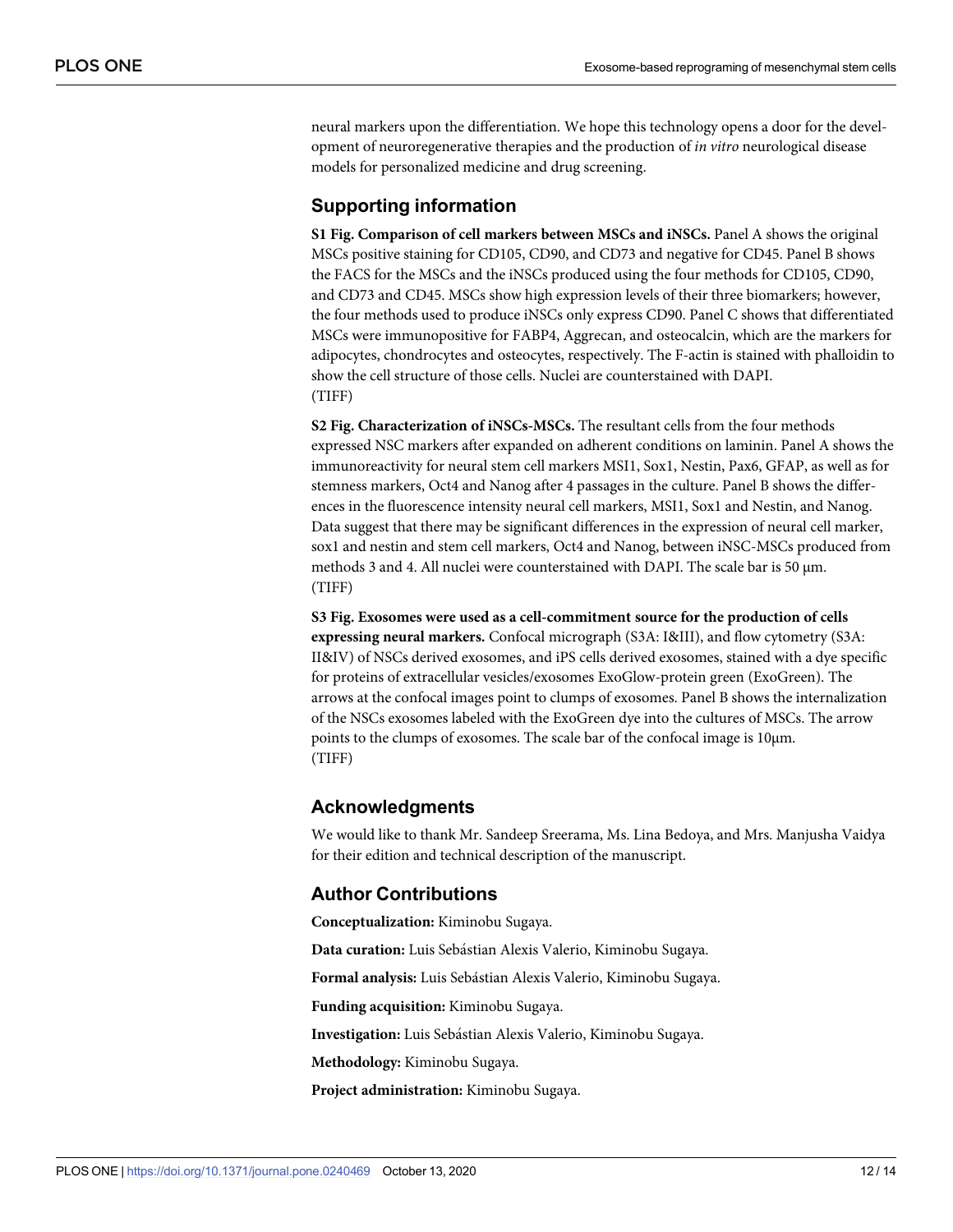<span id="page-12-0"></span>**Resources:** Kiminobu Sugaya.

**Supervision:** Kiminobu Sugaya.

**Validation:** Kiminobu Sugaya.

**Writing – original draft:** Luis Sebástian Alexis Valerio.

**Writing – review & editing:** Kiminobu Sugaya.

#### **References**

- **[1](#page-1-0).** Qu TY, Dong XJ, Sugaya I, Vaghani A, Pulido J, Sugaya K. Bromodeoxyuridine increases multipotency of human bone marrow-derived stem cells. Restorative neurology and neuroscience. 2004; 22(6):459– 68. PMID: [15798364](http://www.ncbi.nlm.nih.gov/pubmed/15798364)
- **[2](#page-1-0).** Sugaya K, Alvarez A. Methods for increasing potency of adult mesenchymal stem cells. US8192988 (2005).
- **[3](#page-1-0).** Alvarez M. Hossain, E. Dantuma, S. Merchant, and K. Sugaya, "Nanog overexpression allows human mesenchymal stem cells to differentiate into neural cells——Nanog transdifferentiates mesenchymal stem cells," Neuroscience and Medicine, Vol. 1 No. 1, 2010, pp. 1–13. [https://doi.org/10.4236/nm.](https://doi.org/10.4236/nm.2010.11001) [2010.11001](https://doi.org/10.4236/nm.2010.11001)
- **[4](#page-1-0).** Takahashi K, Yamanaka S. Induction of pluripotent stem cells from mouse embryonic and adult fibroblast cultures by defined factors. Cell. 2006; 126(4):663–76. <https://doi.org/10.1016/j.cell.2006.07.024> PMID: [16904174](http://www.ncbi.nlm.nih.gov/pubmed/16904174)
- **[5](#page-1-0).** Eminli S, Utikal J, Arnold K, Jaenisch R, Hochedlinger K. Reprogramming of neural progenitor cells into induced pluripotent stem cells in the absence of exogenous Sox2 expression. Stem cells. 2008; 26 (10):2467–74. <https://doi.org/10.1634/stemcells.2008-0317>PMID: [18635867](http://www.ncbi.nlm.nih.gov/pubmed/18635867)
- **6.** Kumar D, Talluri TR, Anand T, Kues WA. Transposon-based reprogramming to induced pluripotency. Histology and histopathology. 2015; 30(12):1397–409. <https://doi.org/10.14670/HH-11-656> PMID: [26301418](http://www.ncbi.nlm.nih.gov/pubmed/26301418)
- **[7](#page-9-0).** Uchugonova A, Breunig HG, Batista A, Konig K. Optical reprogramming of human cells in an ultrashort femtosecond laser microfluidic transfection platform. Journal of biophotonics. 2016; 9(9):942–7. [https://](https://doi.org/10.1002/jbio.201500240) [doi.org/10.1002/jbio.201500240](https://doi.org/10.1002/jbio.201500240) PMID: [26530487](http://www.ncbi.nlm.nih.gov/pubmed/26530487)
- **8.** Behringer R, Gertsenstein M, Nagy KV, Nagy A. Integrating piggyBac Transposon Transgenes into Mouse Fibroblasts Using Chemical Methods. Cold Spring Harbor protocols. 2017; 2017(10):pdb prot092619. <https://doi.org/10.1101/pdb.prot092619> PMID: [28974652](http://www.ncbi.nlm.nih.gov/pubmed/28974652)
- **[9](#page-1-0).** Chen Y, Ou Z, Song B, Xian Y, Ouyang S, Xie Y, et al. Generation of integration-free induced pluripotent stem cells (GZHMUi001-A) by reprogramming peripheral blood mononuclear cells from a 47, XXX syndrome patient. Stem cell research. 2017; 23:57–60. <https://doi.org/10.1016/j.scr.2017.06.002> PMID: [28925367](http://www.ncbi.nlm.nih.gov/pubmed/28925367)
- **[10](#page-1-0).** Han DW, Tapia N, Hermann A, Hemmer K, Hoing S, Arauzo-Bravo MJ, et al. Direct reprogramming of fibroblasts into neural stem cells by defined factors. Cell stem cell. 2012; 10(4):465–72. [https://doi.org/](https://doi.org/10.1016/j.stem.2012.02.021) [10.1016/j.stem.2012.02.021](https://doi.org/10.1016/j.stem.2012.02.021) PMID: [22445517](http://www.ncbi.nlm.nih.gov/pubmed/22445517)
- **[11](#page-9-0).** Azmitia L, Capetian P. Single-Step Plasmid Based Reprogramming of Human Dermal Fibroblasts to Induced Neural Stem Cells. Methods in molecular biology. 2018; 1842:31–41. [https://doi.org/10.1007/](https://doi.org/10.1007/978-1-4939-8697-2%5F2) [978-1-4939-8697-2\\_2](https://doi.org/10.1007/978-1-4939-8697-2%5F2) PMID: [30196399](http://www.ncbi.nlm.nih.gov/pubmed/30196399)
- **[12](#page-10-0).** Kim JJ, Shin JH, Yu KR, Lee BC, Kang I, Lee JY, et al. Direct Conversion of Human Umbilical Cord Blood into Induced Neural Stem Cells with SOX2 and HMGA2. International journal of stem cells. 2017; 10(2):227–34. <https://doi.org/10.15283/ijsc17025> PMID: [28844127](http://www.ncbi.nlm.nih.gov/pubmed/28844127)
- **13.** Capetian P, Azmitia L, Pauly MG, Krajka V, Stengel F, Bernhardi EM, et al. Plasmid-Based Generation of Induced Neural Stem Cells from Adult Human Fibroblasts. Frontiers in cellular neuroscience. 2016; 10:245. <https://doi.org/10.3389/fncel.2016.00245> PMID: [27822179](http://www.ncbi.nlm.nih.gov/pubmed/27822179)
- **[14](#page-10-0).** Han YC, Lim Y, Duffieldl MD, Li H, Liu J, Abdul Manaph NP, et al. Direct Reprogramming of Mouse Fibroblasts to Neural Stem Cells by Small Molecules. Stem cells international. 2016; 2016:4304916. <https://doi.org/10.1155/2016/4304916> PMID: [26788068](http://www.ncbi.nlm.nih.gov/pubmed/26788068)
- **[15](#page-1-0).** Alexanian AR, Liu QS, Zhang Z. Enhancing the efficiency of direct reprogramming of human mesenchymal stem cells into mature neuronal-like cells with the combination of small molecule modulators of chromatin modifying enzymes, SMAD signaling and cyclic adenosine monophosphate levels. The international journal of biochemistry & cell biology. 2013; 45(8):1633–8.